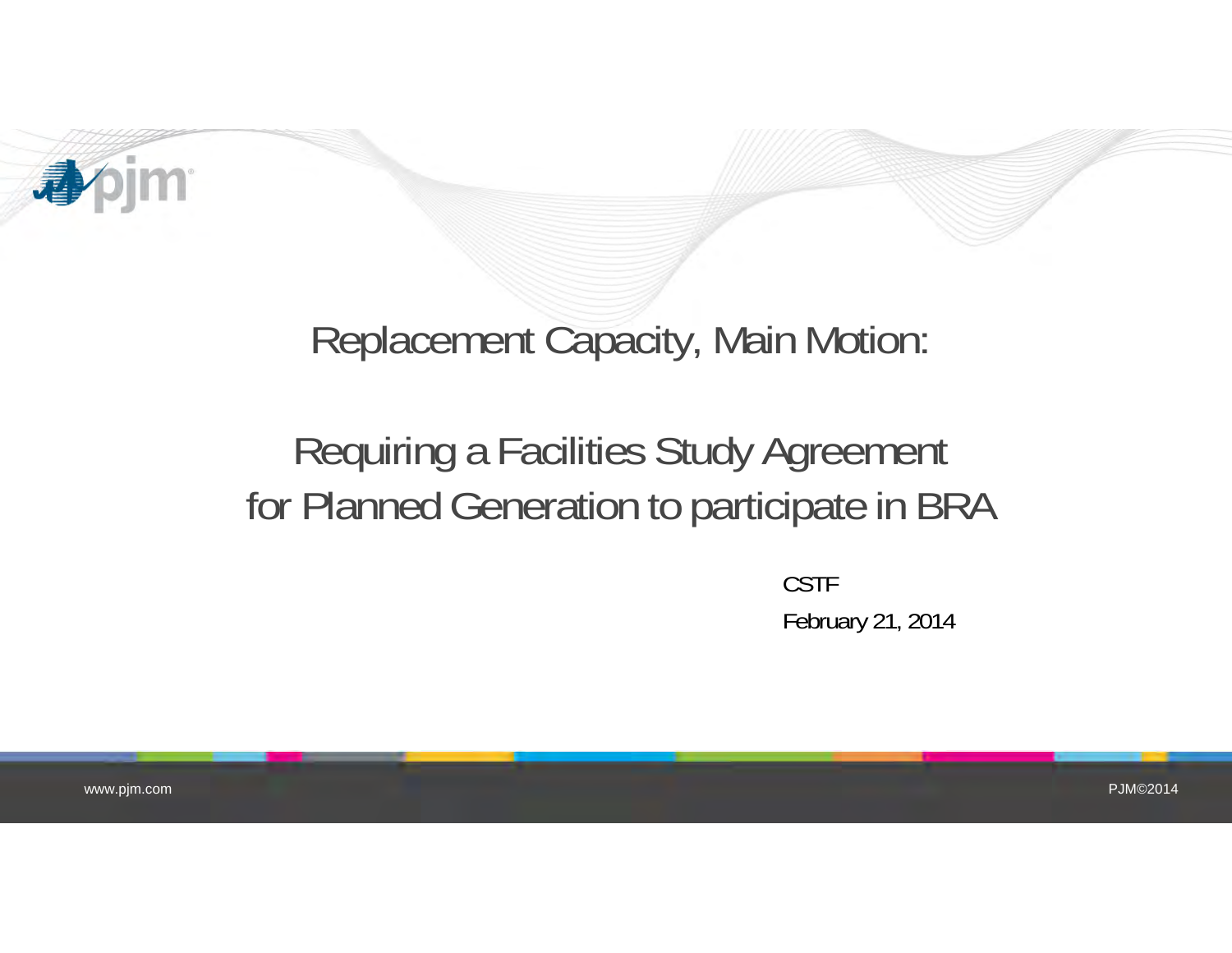

Description of change

PJM©2014

#### *Status Quo:*

Planned Generation must have an executed System Impact Study as a prerequisite for offering into the Base Residual Auction

#### *Change:*

www.pjm.com

For any Planned Generation resource greater than 20 MW seeking to offer into a Base Residual Auction held after June 1, 2014, a Facilities Study Agreement must be executed prior to the Base Residual Auction for such Delivery Year.

2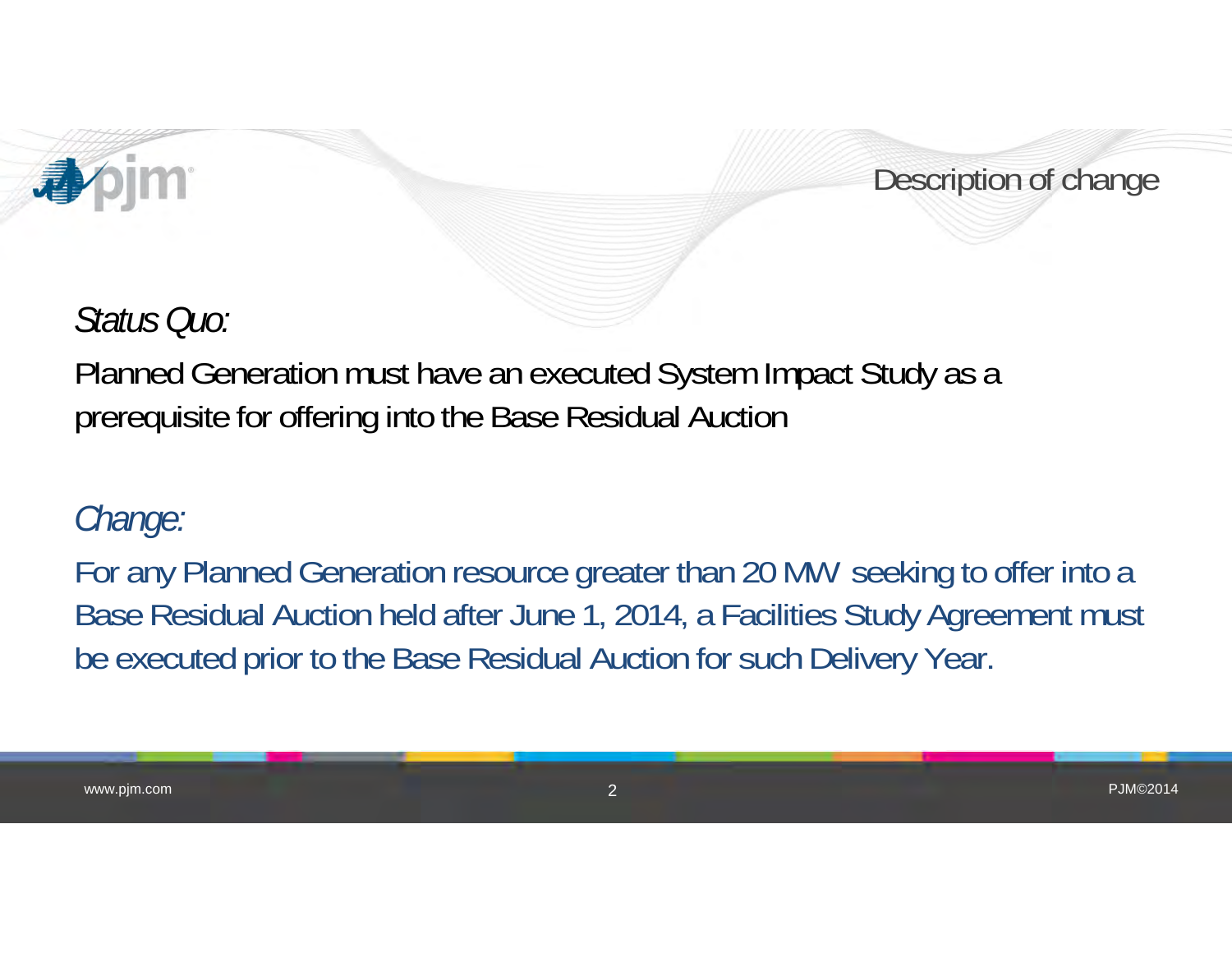

History of Facilities Study Agreement / System Impact Study as requirement for BRA participation

- •In 2006, Facilities Study Agreement was required for Planned Generation.
- •As part of changes to RPM filed in 2008 (Docket  $#ER08-544-000$ ), this was changed to a System Impact Study, in part, given the following:

"… an executed System Impact Study is sufficient to demonstrate that <sup>a</sup> Capacity Market Seller is earnest and will facilitate the inclusion of new resources in the earliest Delivery Year during which it is expected to become available..." (Full FERC filing and Order posted under CSTF 2.14.2014 meeting materials)

• PJM Staff believes that reinstituting the original FSA requirement for planned generation to offer into the BRA is prudent at this time to provide greater assurance that projects offered into the BRA are ultimately developed.

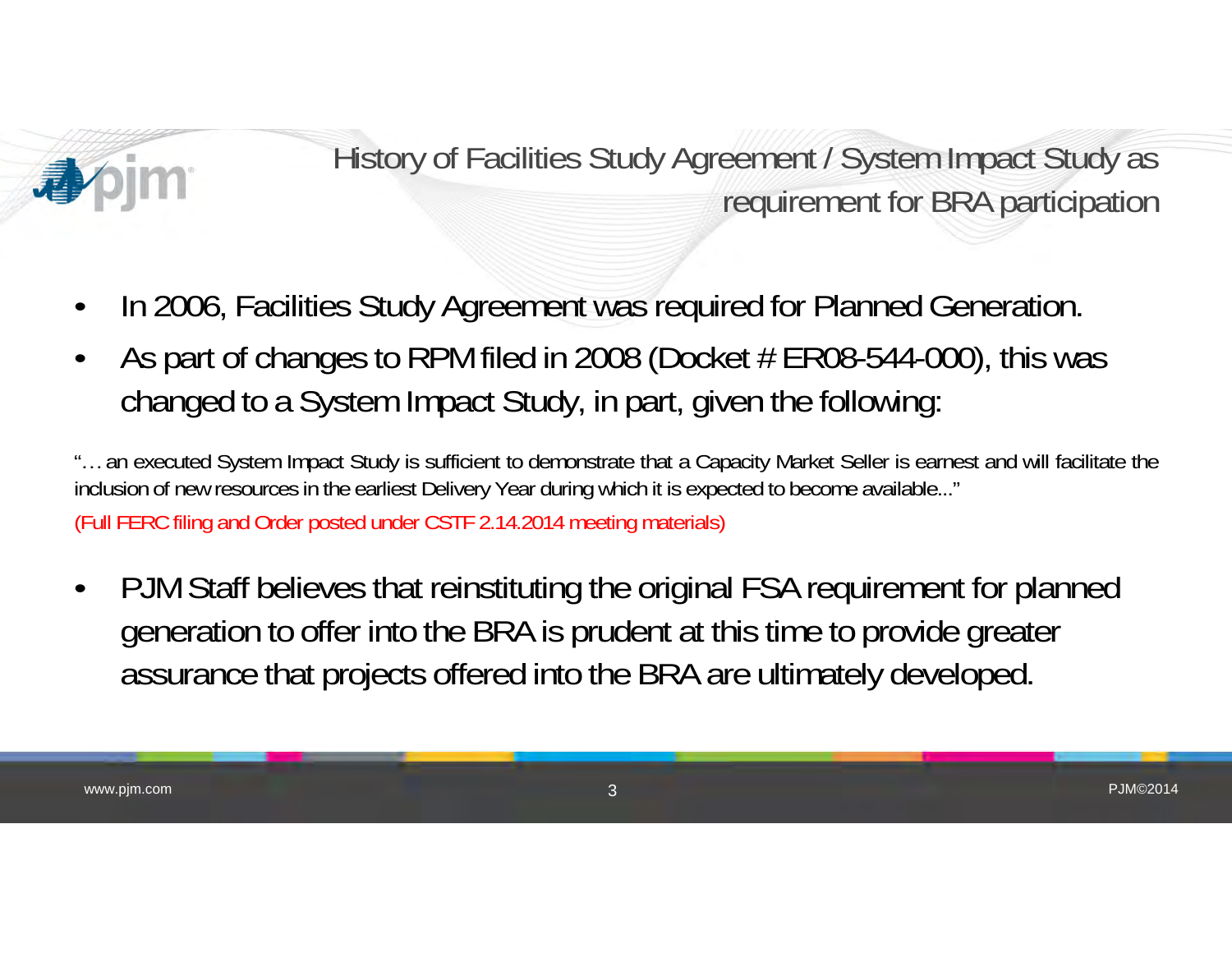

## Queue Project Completion (Reached Commercial Operation)

| <b>Milestone Achieved</b> | <b>Approximate MW</b> | <b>Approximate Number</b> |  |  |
|---------------------------|-----------------------|---------------------------|--|--|
| <b>Feasibility Study</b>  | 15%                   | 30%                       |  |  |
| <b>Impact Study</b>       | 30%                   | 40%                       |  |  |
| <b>Facility Study</b>     | 50%                   | 80%                       |  |  |
| <b>ISA</b>                | 70%                   | 90%                       |  |  |